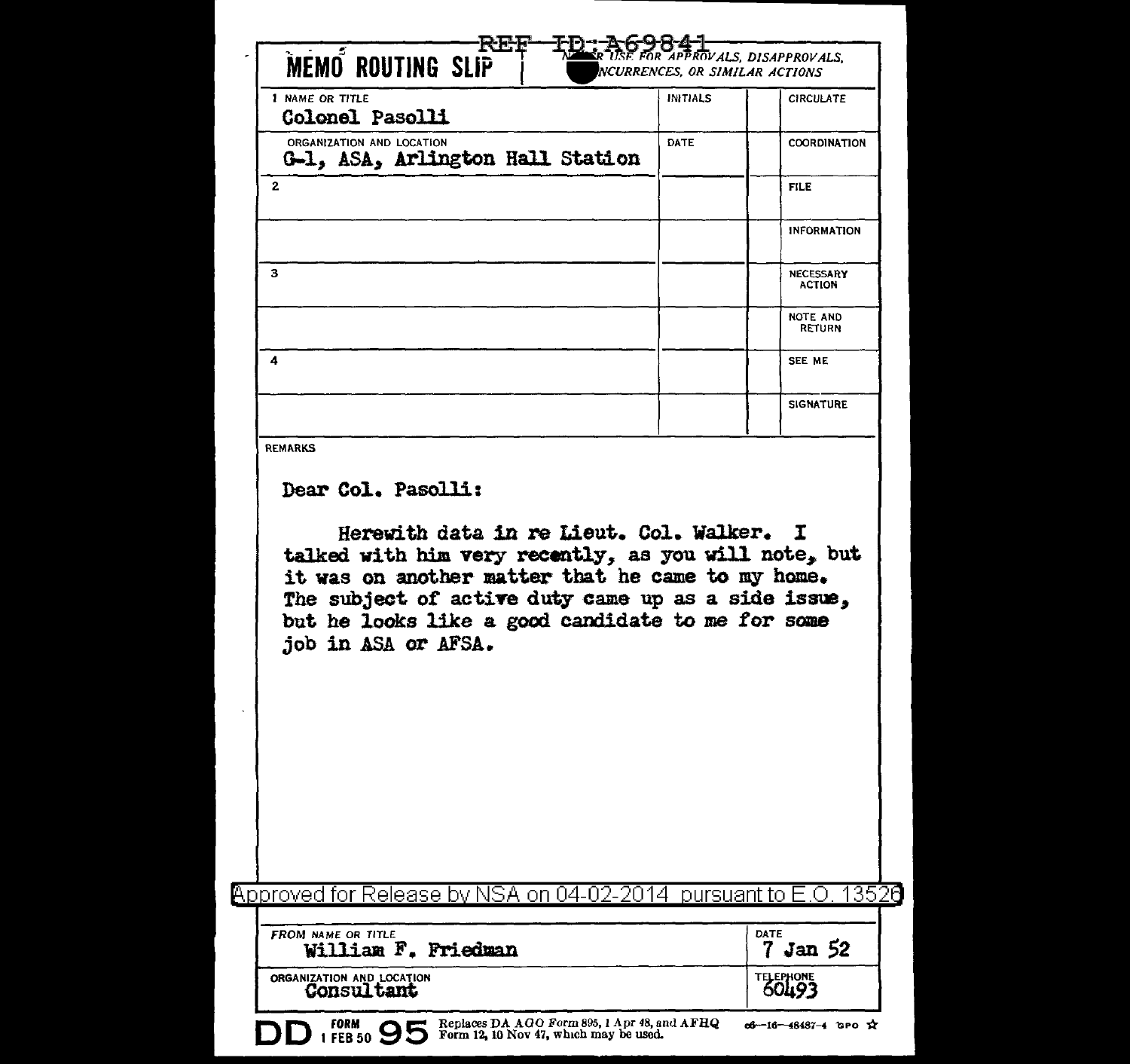

424 North George Mason Drive Arlington 3. Virginia

7 January 1952

Lieut. Colonel Robert N. Walker  $5711 - 16th$  Street, N.W. Washington 11, D. C.

Dear Colonel Walker:

I am turning over to Colonel Pasolli, G-1, Army Security Agency, the data which you sent me under date of 29 December 1951, with the request that he look into the possibility of your being called to extended active duty. He will communicate directly with you.

If such duty is not feasible now, please advise me and I will then investigate the possibility of finding a suitable civilian vacancy in a grade that would meet with your requirements from a financial viewpoint. I might as well indicate right now, however, that such a vacancy is rather problematical at the present moment, especially in view of your understandable lack of technical experience in our field.

Reciprocating your kind personal regards, I am,

Sincerely.

William F. Friedman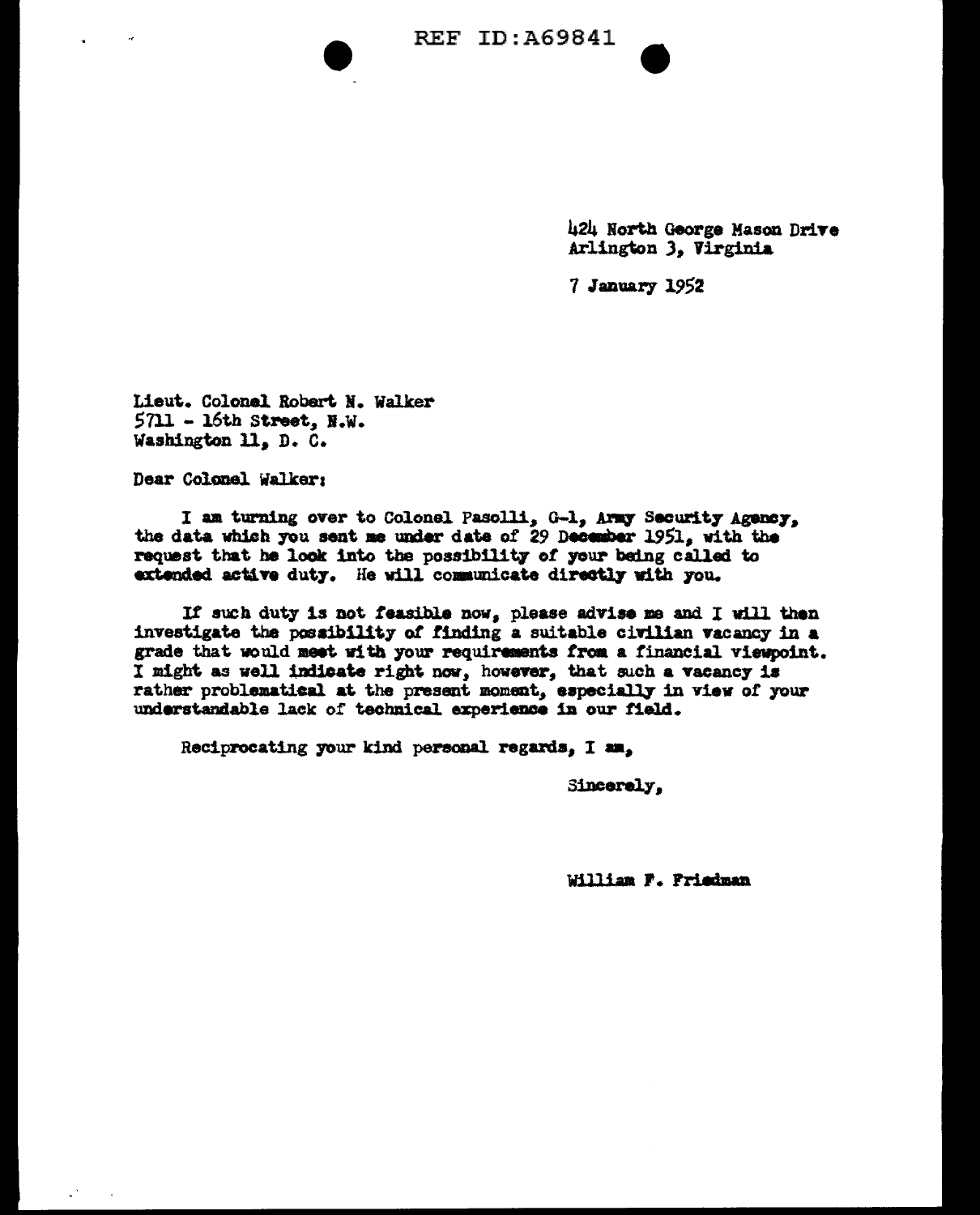$\sim$   $\cdot$   $\cdot$   $\cdot$   $\cdot$ 

5711 - 16th Street NW Washington 11, D. C. 29 december 1951

Colonel William F. Friedman 424 North George Mason Drive Arlington, Virginia

My dear Colonel Friedman,

Many thanks for your courtesy extended to me on Thursday evening in your home.

I am enclosing a brief biographical sketch and photograph for such use as you may care to make of same. I should be most pleased to receive active duty orders or to join you in a civilian capacity.

With best personal regards,

.,

 $\mathcal{F}^{\mathcal{F},\mathcal{F},\mathcal{F}}$ 

Very sincerely yours,

/a/Robert N. Walker Robert N. Walker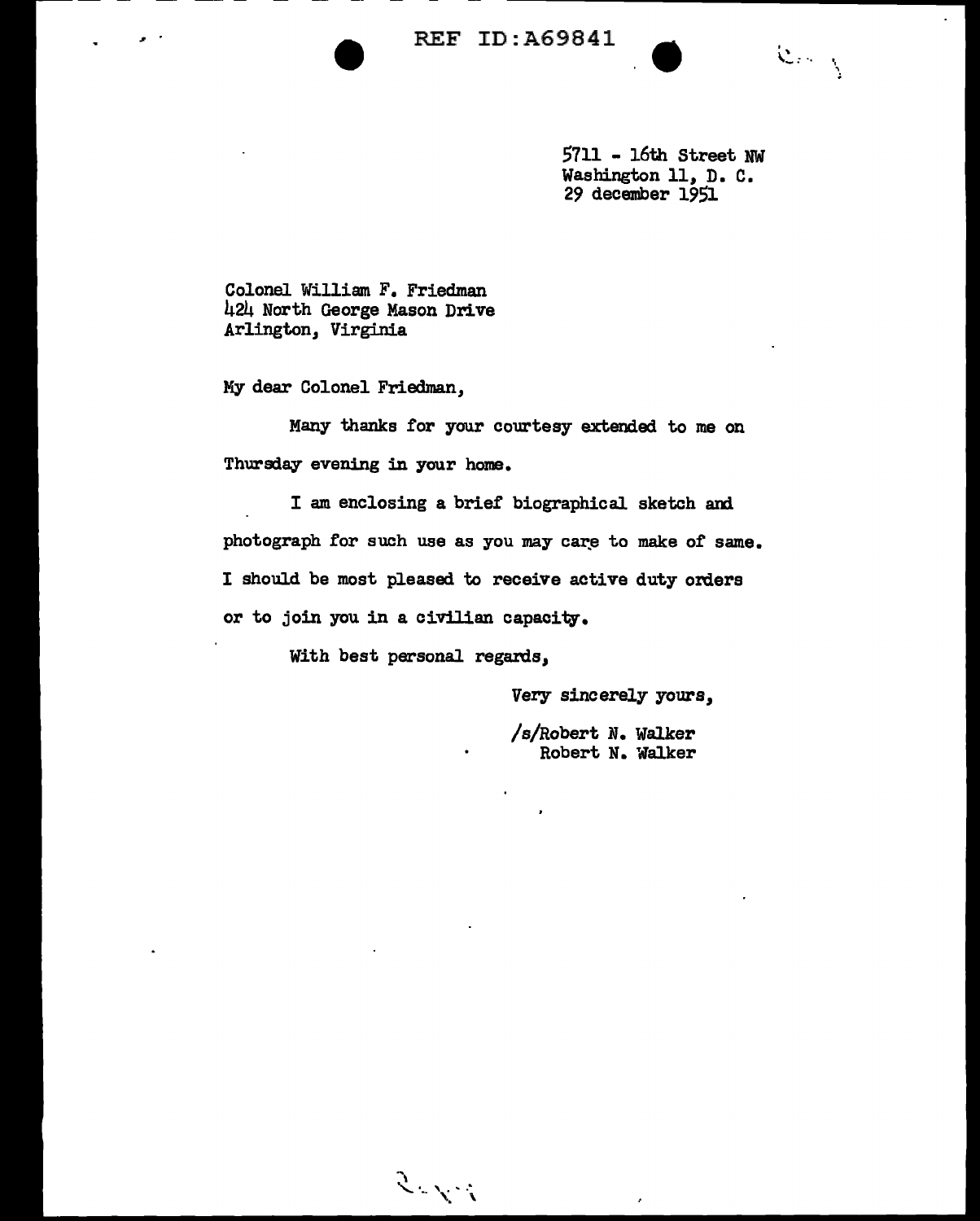## **REF ID:A69841**

**29 Dec. 1951** 

Name: WALKER, ROEERT WE TON ASN: 0-289588

 $\mathcal{L} \rightarrow \mathcal{L}$  ,  $\mathcal{L}$ 

Born: 2 Wovember 1911, Johnstown, Pa., of pre-Revolutionary war ancestry

Education: Johnstown (Pa.) public schools and High School, 1929;

University of Virginia, B.S., 1933;

University of Pittsburgh, M. Ed., 1937;

University of Virginia, Ph.D., 1939;

Command and General Staff College, Ft. Levenworth **Kansas, 1941, G-2 Course (3 monrhs);** 

Strategic Intelligence School, .ash., D.C., 1951 (3 months).

Teacher of Government, Johnstown High School, 1933-37;

Research Fellow, University of Virginia, 1937-39;

Asst. Prof., Milson College, 1939-41;

Staff officer, Capt. to Major, It Col, U.S. Army Military Intelligence Division, 1941-45; Chief of "econditioning Service, Valley Forge Weneral Hespital, 1945-46;

Professor of Education and Psychology, State Teachers College, West Chester, Pa., 1946-51;

- Research Analyst, Office of the Surgeon general, Bepartment of the Army, Mashington, Sept., 1951-
- It Col, Arny Security "eserve, USAR, Jan., 1949-Dec. 6, 1951; transferred by own request to MSC-USAR on Dec. 6, 1951;
- Top secret security clearance in effect now;
- Fluent reading knowledge of French, German and Russian; fluent speaking knowledge of French;
- Visiting lecturer in education and psychology, University of Maryland, Sept., 1951 (two classesduring the year of  $1951 - 52$ .

 $5711 - 16$ th Street N.J Permanent address: **Address: Eashington 11, D. C.** 616 West Chestnut Street Rest Chester, Pa. Phone  $3261 - T$ Office phone: Liberty 5-6700 Ext. 66668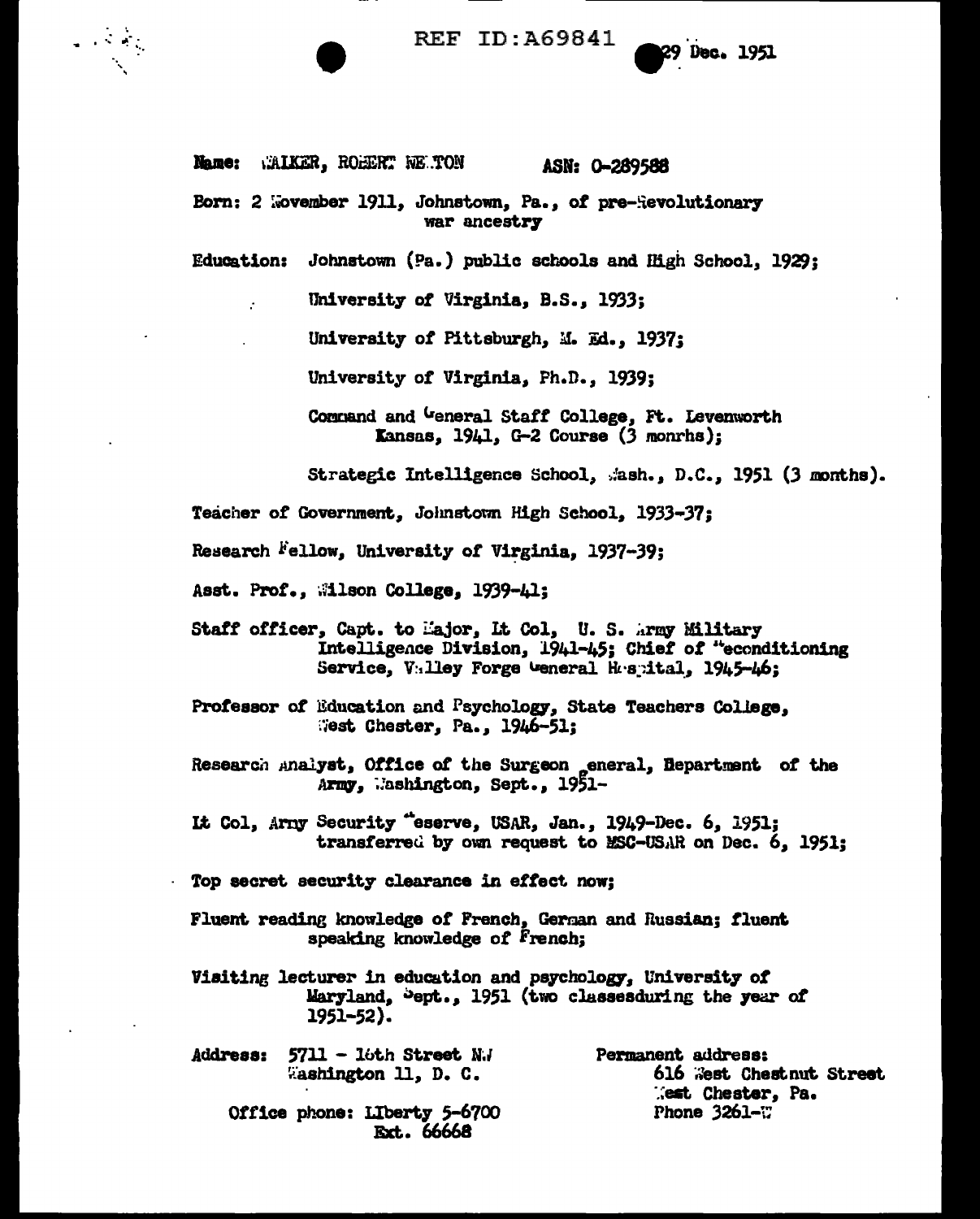REF ID: A69841

424 North George Mason Drive Arlington *3,* Virginia 18 May 1951

•

Lt. Col. Robert N. Walker State Teacher~ College West Chester, Pennsylvania

Dear Colonel Walker:

Thank you for the notification that the Baconian printings with the lenses arrived safely.

With reference to your expected tour of duty in Washington. I shall be glad to see you at my home sometime during that. period, and to go over with you the material which you wish to bring. My home phone is  $GL(EBE)$  8996, and in order that you may not make the trip to Arlington in vain, it would be well to call and make a definite arrangement for an evening which would be convenient. A mutual interest in the early writings of Bacon and in Baconiana in general may make a chat both of interest and value.

Sincerely yours,

William F. Friedman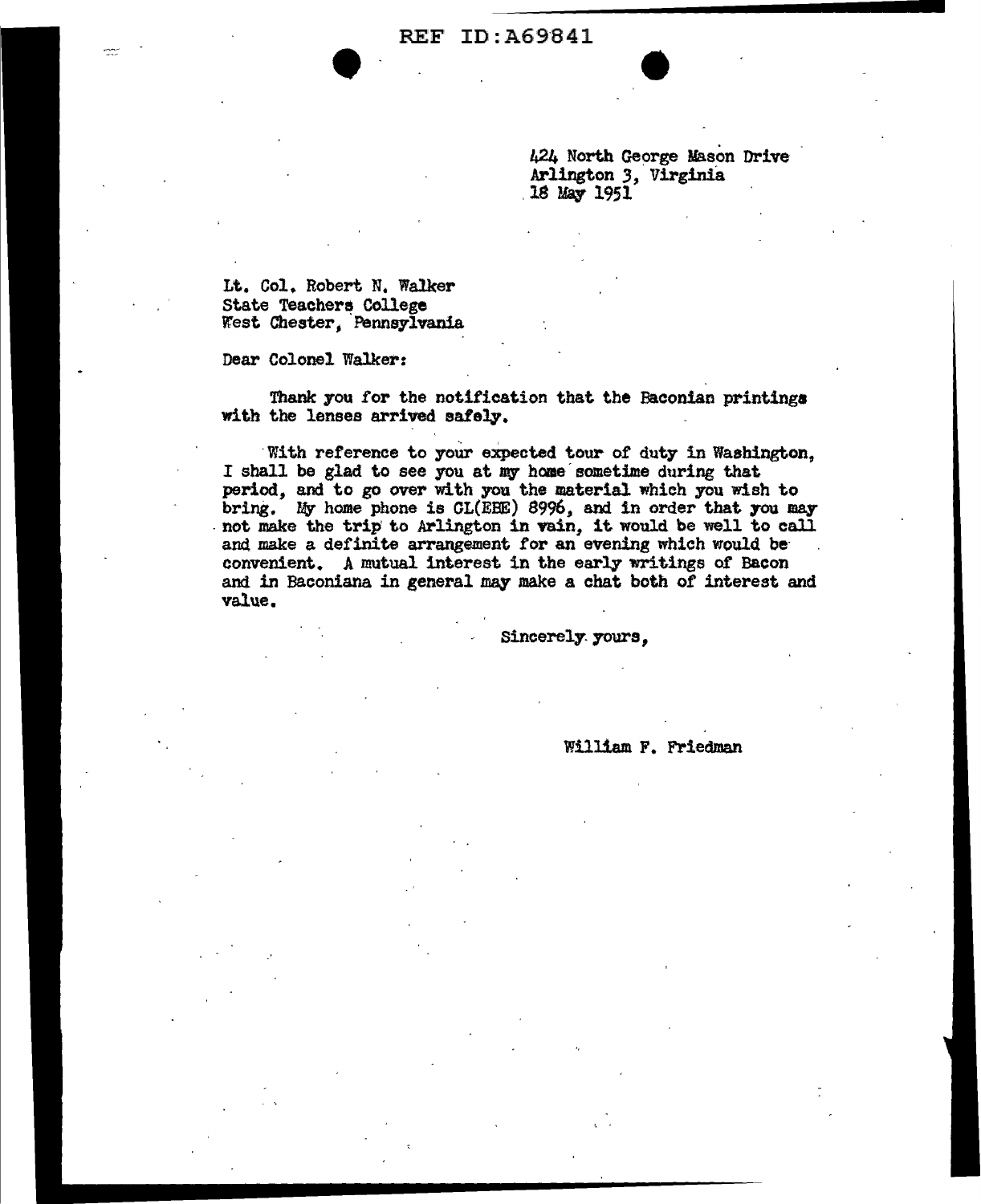

REF ID:A69841. COMMONWEALTH OF PENNSYLVANI DEPARTMENT OF PUBLIC INSTRUCTION STATE TEACHERS COLLEGE WEST CHESTER, PENNSYLVANIA

14 May 1951

Col. William F. Friedman 424 North George Mason Drive Arlington 3, Virginia

My dear Colonel Friedman,

•

Thank you most kindly for your efforts in connection with the analysis of the Baconian printings recently in your hands and now safely returned to us.

I shall be in Washington attending the Strategic Intelligence School from  $25$  May to 18 August, as  $4t$  Col, AS-USAR. I am reluctant to ask any more time or effort on your part, but at the risk of being importunate <sup>I</sup> beg a moment more of your time: sitting beside you I am confident that I shall be able to hold the lenses at the exact level and places to bring out the cryptic writings which Mr. Reigle and I alledge are there. May I, therefore, call you by phone and call upon you at some time convenient during the evening for a brief moment? I shall be pleased to make your acquaintance; your fame has long been known to me.

Very sincerely yours,

Robert N. Walked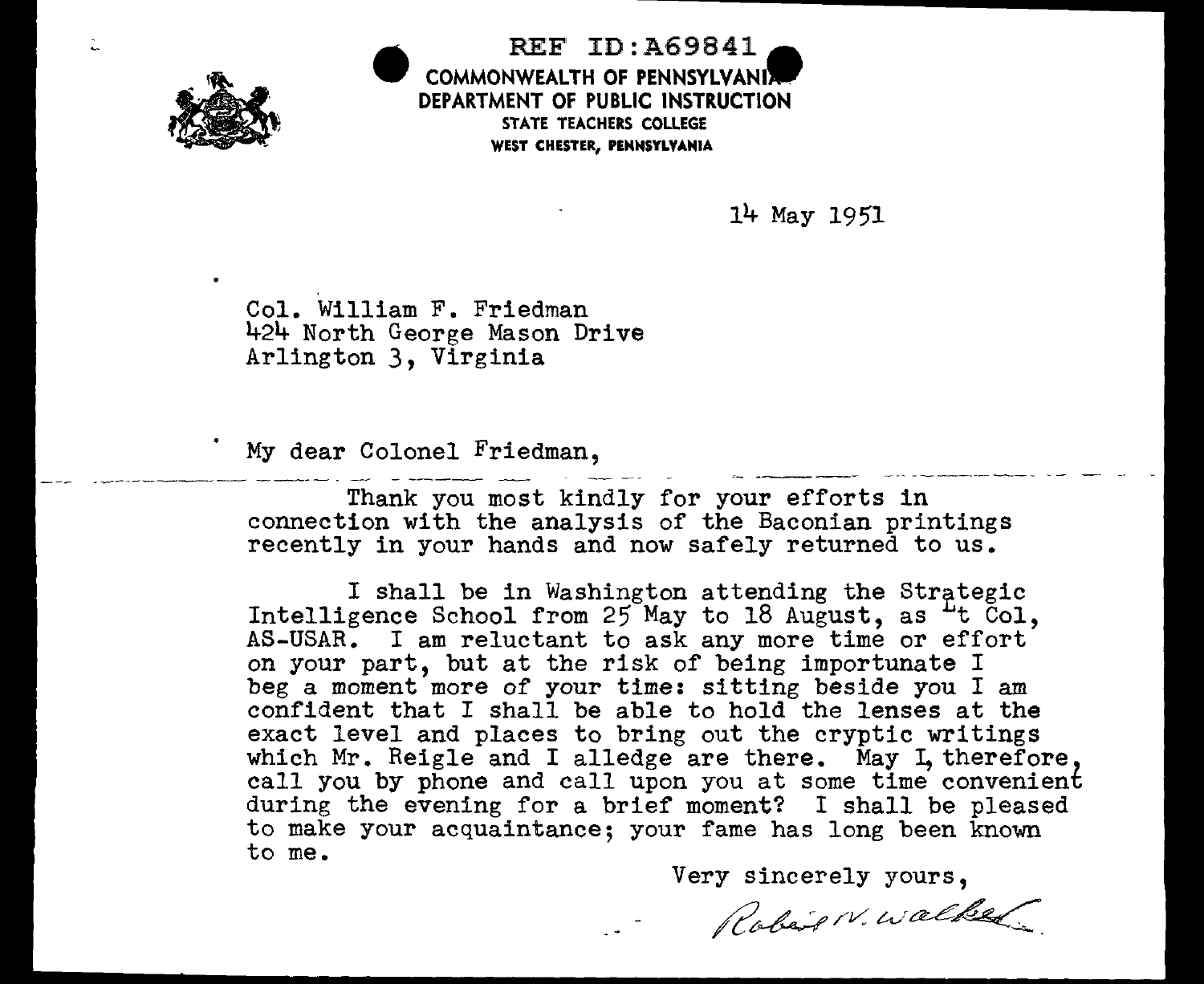**REF ID: A69841** 

424 North George Mason Drive Arlington 3. Virginia 25 April 1951

It. Colonel Robert N. Walker State Teachers College West Chester, Pennsylvania

Dear Colonel Walker:

As promised in my letter of 4 April. I am returning herewith the material which you provided in regard to the microscopic writings in the works of Francis Bacon, with a statement of the results of my investigation and my comments thereon.

The documents submitted were examined by competent technicians using not only the lenses which you sent but also other means including low power microscopes and good lighting facilities. The instructions furnished by Mr. Riegle were followed very carefully, with the following results;

(1) With reference to the bottom line of page 27: The margins of pages 7, 25, and 27 were printed from the same plate and, with the exception of the density of inking, are identical. The division of the margin lines into two or three lines appears to be strictly accidental and due solely to the amount of ink and to fabrication imperfections in the device used to make up the margins.

(2) With reference to the large A in Atlantis, p. 25: The "characters" which appear in the large A in Atlantis at the top of page 25 are seen under the microscope to be due to surface imperfections in the paper and to poor inking which give the letter a blotchy rather than a solid structure. There are any number of other letters in the text, especially the larger capital letters, which are blotchy for the same reason.

(3) With reference to the Francis Bacon engraving: Nothing unusual was noted in the engraving.

 $(4)$  With reference to the lines seen in the paper when the "light shines faintly through it": No significance can be attached to the white lines seen in the paper by transmitted light, as these lines were formed by the screen used in the paper making process used in those days.

In general. I believe that the lenses which you have used have served to magnify the material only enough to spur the imagination but not enough to reveal the true nature of the "characters" which you have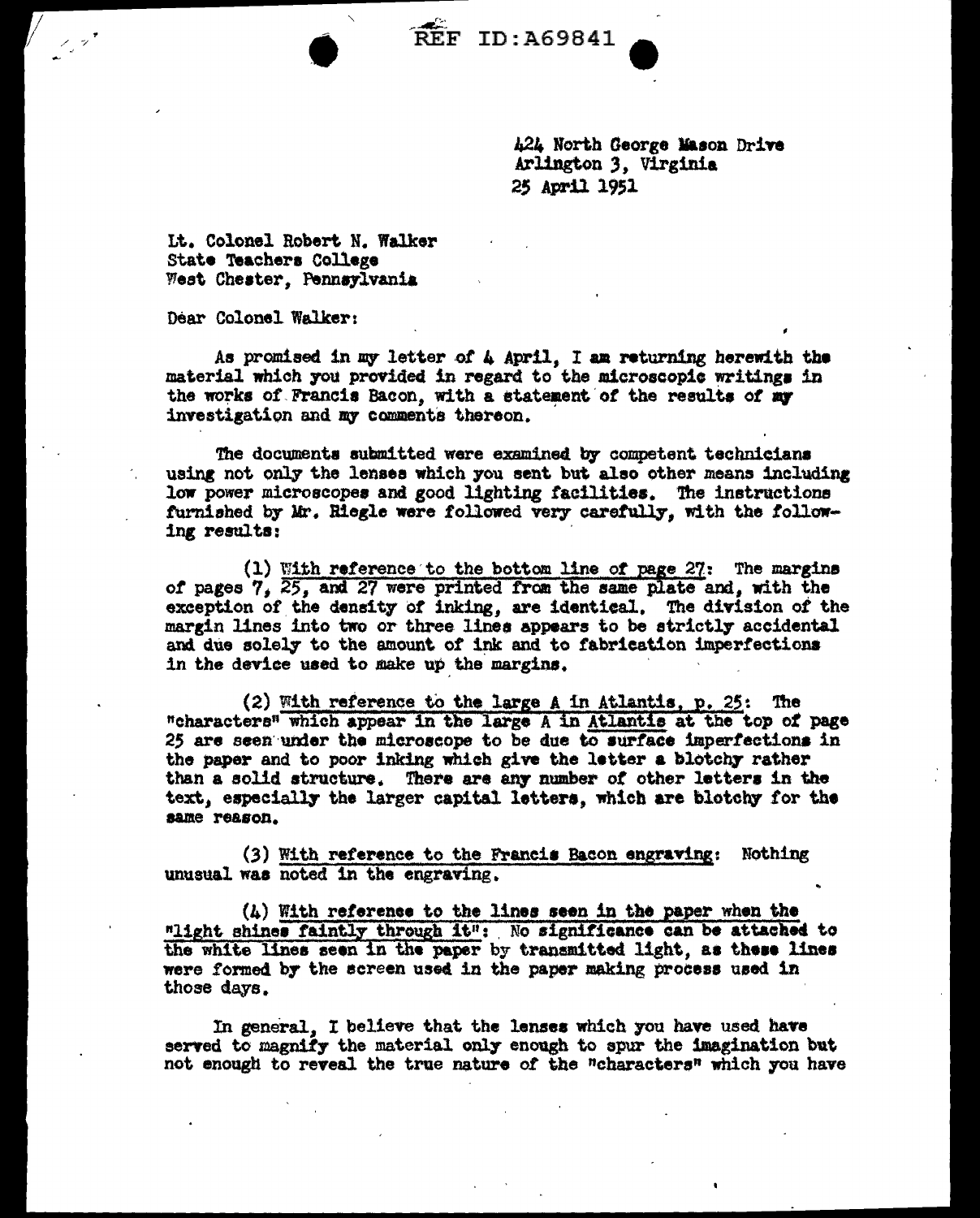located. Perhaps a higher magnification of the documents, using a low power microscope, will be of use to reveal to you the true nature of the "characters". The fact that in several other texts printed from 1629 to 1661 Mr. Riegle is able to see similar "cryptic writings" made "more or less legible" by magnification supports the supposition that the latter are not intentional but merely accidental marks which are the result of the then current, early or faulty printing processes, the nature of the paper, etc. Hence, seeing in these marks characters which are thought to be cryptic in nature can only be attributed to a subjective bias, arising from a subconscious wish to find things which are really not there.

Despite the negative report which the evidence, insofar as I can judge, forces me to render, may I say that enquiries of this nature are always of interest to me, and I appreciate your extending to me the opportunity to examine these pages. Please extend to Mr. Riegle my regret that I did not find evidence to support his theory, and accept for yourself my cordial greetings.

2

Sincerely yours.

## WILLIAM F. FRIEDMAN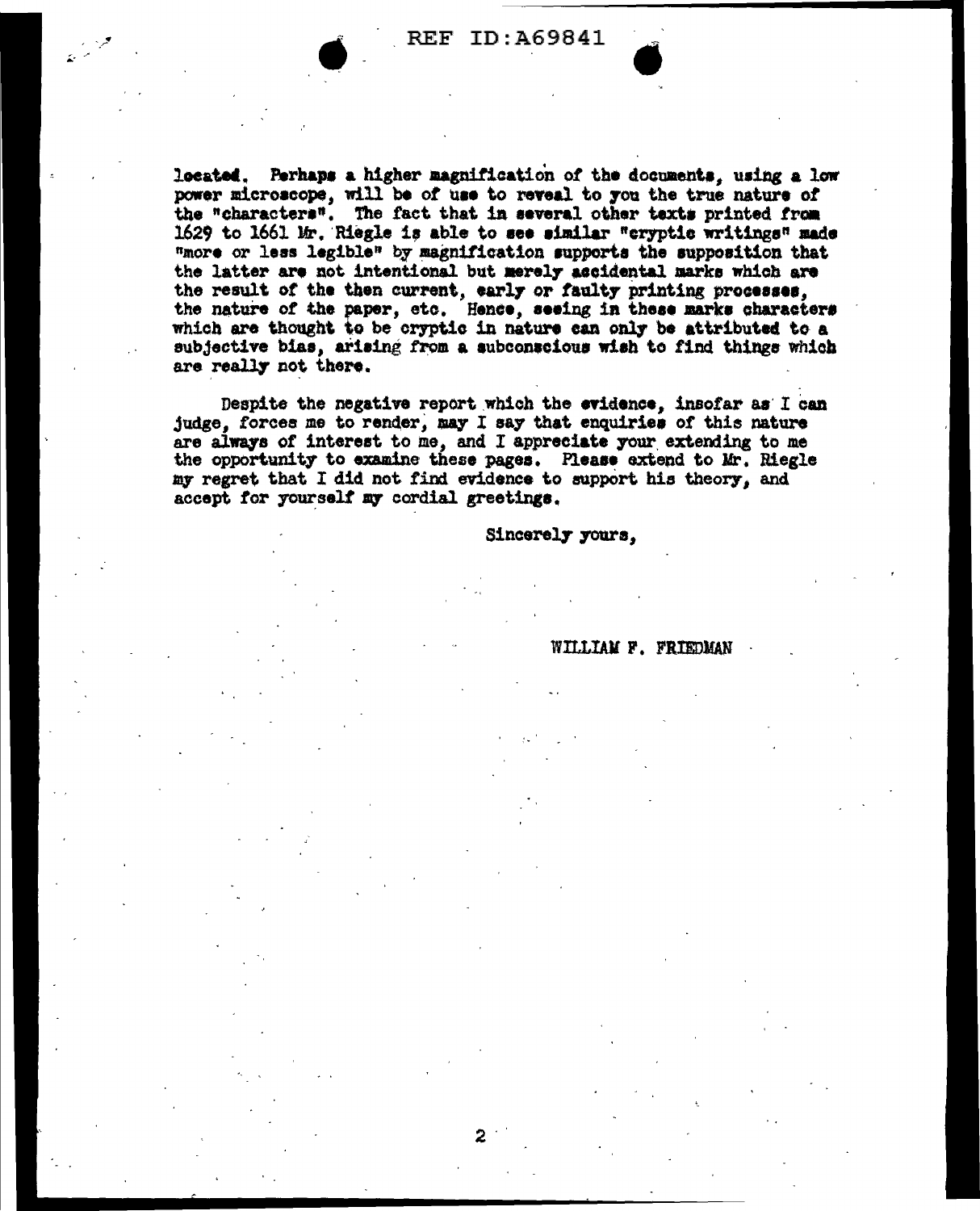

AFSA-203/AHF/hjb 10 April 1951

MEMORANDUM FOR: Mr. Friedman - AFSA-OOT

FROM: AFSA-203

SUBJECT; Document Examination

. 1. The documents submitted were examined by means of the accompanying lenses and, more closely, with a low power microscope. The instructions furnished by Mr. Riegle and Dr. Walker were followed very carefully with the following results:

a. The margins of pages 7, 25, and 27 were printed from the same plate and with the exception of the density of inking are identical. The division of the margin lines into two or three lines appears to be strictly accidental and due solely to the amount of ink and to fabrication imperfections in the device used to make up the margins.

b. The "characters" which appear in the large A in Atlantis at the top of page 25 are seen under the microscope to be due to surface imperfections in the paper and to poor inking which give the letter a blotchy rather than a solid texture. There are any number of other letters in the text, especially the larger capital letters, which are blotchy for the same reasons.

c. Nothing unusual was noted in the engraving of Bacon. which according to Mr. Riegle, is made up entirely of "characters."

d. No significance can be attached to the white lines seen in the paper by transmitted light, as these lines were formed by the screen used in the paper making process.

2. It is believed that the lenses used by Mr. Riegle and Dr. Walker serve to magnify the material only enough to spur the imagination but not enough to reveal the true nature of the "characters" that they have located.

J. It is recommended that Mr. Riegle and Dr. Walker try a higher magnification of the documents, perhaps using a low power microscope, to see if their "characters" still appear as before.

 $C.$ *N.* Feenoy

A. H. Feeney Head, AFSA-203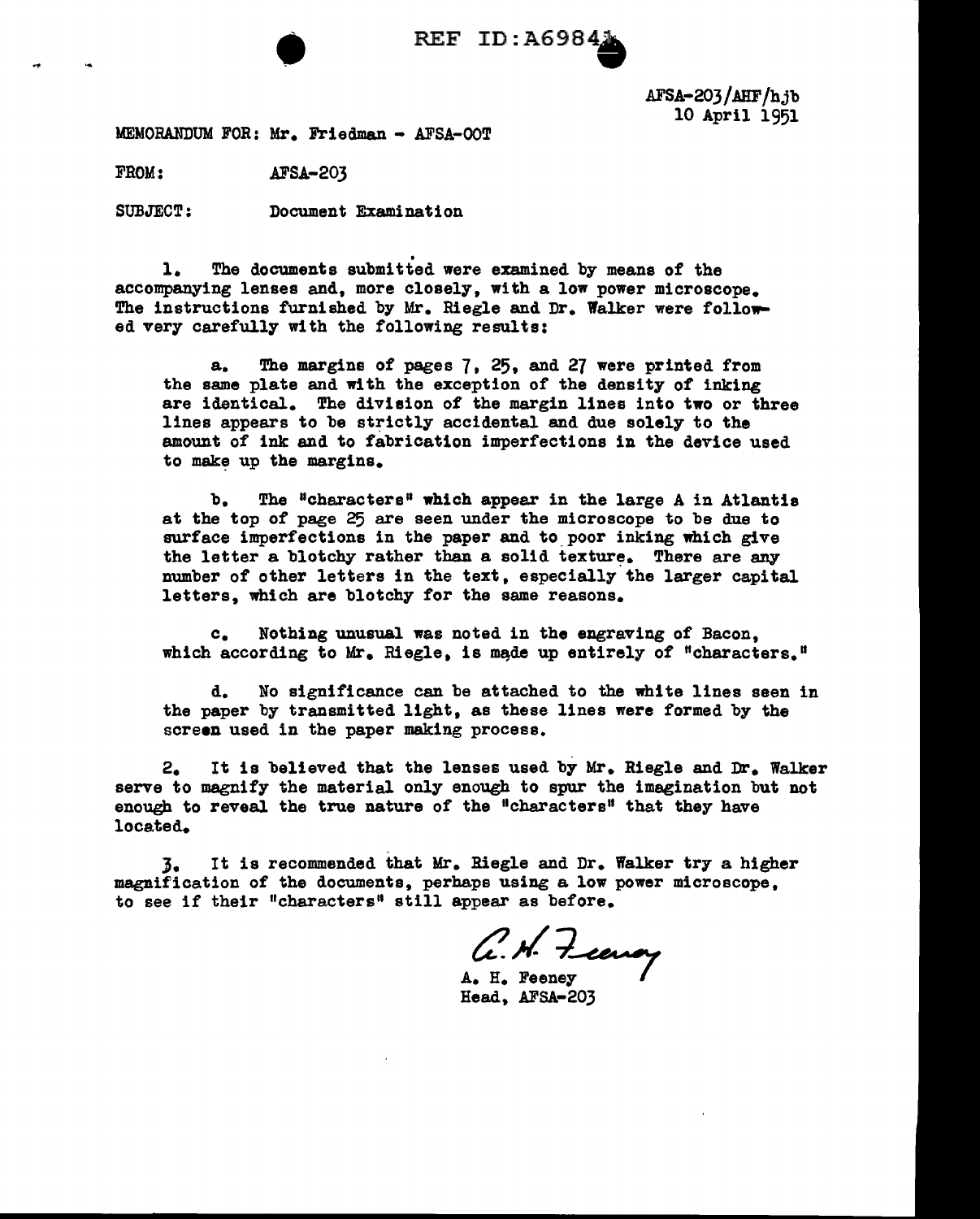424 North George Mason Drive Arlington 3, Virginia<br>4 April 1951

My dear Colonel Walker:

I·am writing to assure you or the receipt in good condition of the box containing the clipped pages from Francis Bacon's<br>works, the detailed directions, and the various lenses.

Again speaking frankly, I will say that a preliminary inspection of the material. you have sent has not afforded me confirmation of the existence of mieroscopie writings which you and your colleague think are present in those works. I should be better satisfied *if,* Within the description, you had included a brief statement of the form or pattern *ot* the cryptic charactere you see. However, in order to make a good test *ot* 70ur theory, I have asked the assistance of our laboratory, the facilities of which should be adequate for this purpose.

I shall forward to you within the near future the results of my investigation, and comments thereon which may be helpful. At that time  $\bar{I}$  shall also return the material which you have provided.

Sincerely yours,

William F. Friedman

Lt. Col. Robert N. Walker State Teachers College Weet Chester, Pennsylvania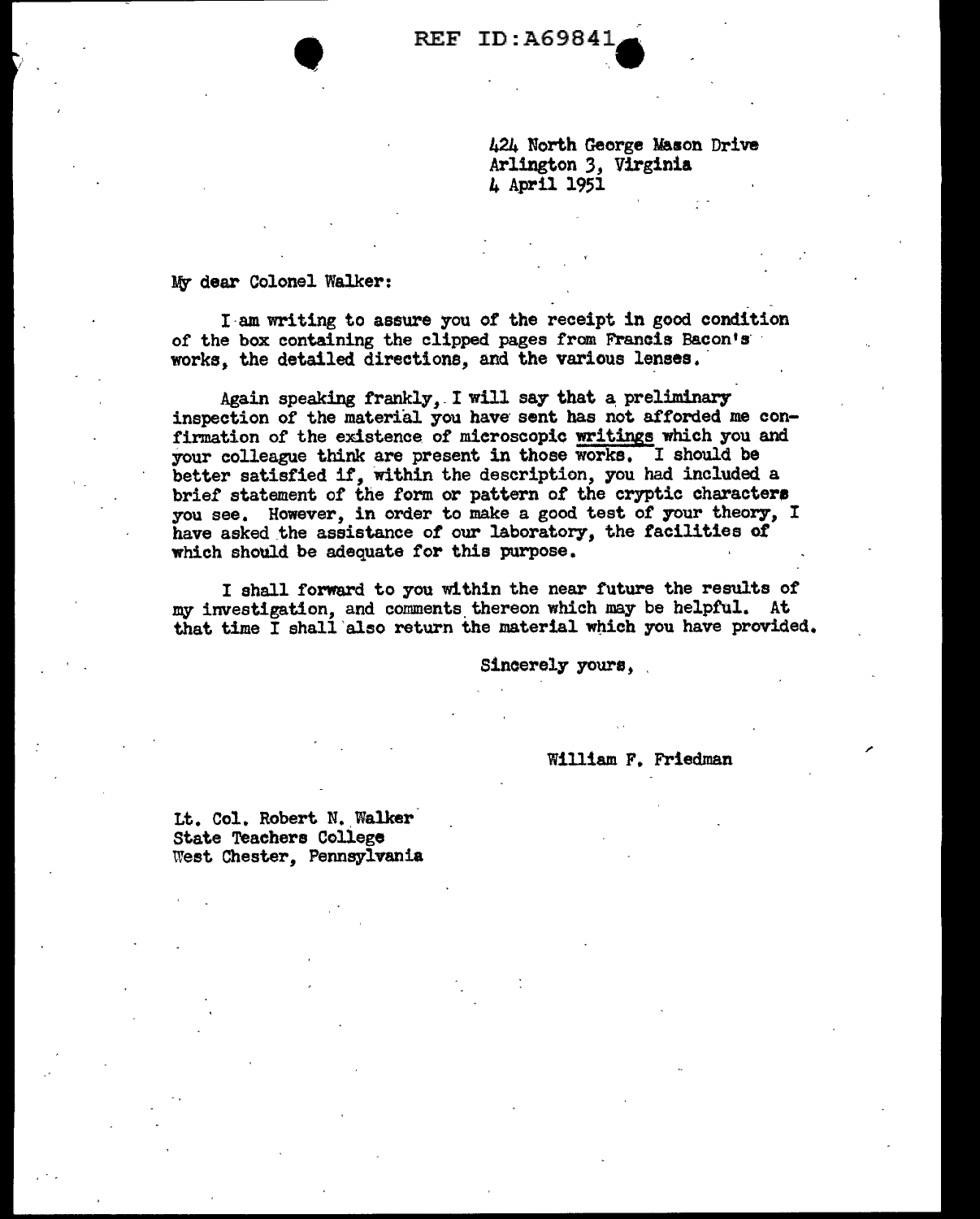**• REF ID:A69841**<br>Note: Di



Note: Directions are filed with slides 37-38 of the Shakespearean group

> State Teachers College ~eat Chester, ?enna. 27 lfaroh 1961

My dear Colonel Friedman:

Your kind letter of 22 March 1951 on the subject of Mr. Riegle's discovery of mioroecopio writing and numbers in certain of Francis Pacon's works, has been received with appreciation.  $\mathbb{R}$ e are pleased that you have not "closed the door" on our "allegations".

Pursuant to your suggestion, we are enclosing herewith clipped pages and detailed directions for your perusal of these pages with the lenses provided.  $\ddot{\cdot}$ 

Mr. Riegle has written the directions. I have followed them this evening and see many microscopic writings. Especially in the blank areas above and below the bottom nargin of page 30 do I see the writings, as I hold the lens about an inch from the page for my vision.

Mr. Riegle bas seven texts of Bacon printed from 1629 to 1661, all of which reveal similar oryptio writing made more *or* less legible by magnification.

We do hope sincerely that you are able to see this writing. A very careful holding of the lens is required.

We shall await your findings with great interest. In the meantime, receive, Sir, our highest appreciation for your courtesy and interest in this matter.

Very sincerely yours, *a* ~-'7·~·-/ ~ -. ;-~·. ; c,.·/'li.~~/  $% \left( \mathcal{N} \right) \otimes \left( \mathcal{N} \right) \otimes \left( \mathcal{N} \right) \otimes \left( \mathcal{N} \right) \otimes \left( \mathcal{N} \right) \otimes \left( \mathcal{N} \right) \otimes \left( \mathcal{N} \right) \otimes \left( \mathcal{N} \right) \otimes \left( \mathcal{N} \right) \otimes \left( \mathcal{N} \right) \otimes \left( \mathcal{N} \right) \otimes \left( \mathcal{N} \right) \otimes \left( \mathcal{N} \right) \otimes \left( \mathcal{N} \right) \otimes \left( \mathcal{N}$ bert N. Walker, Ph.D Lt. Col., AS, USAR 0-289588

Colonel William F. Friedman 424 North George l!ason Drive, Arlington 3, Virginia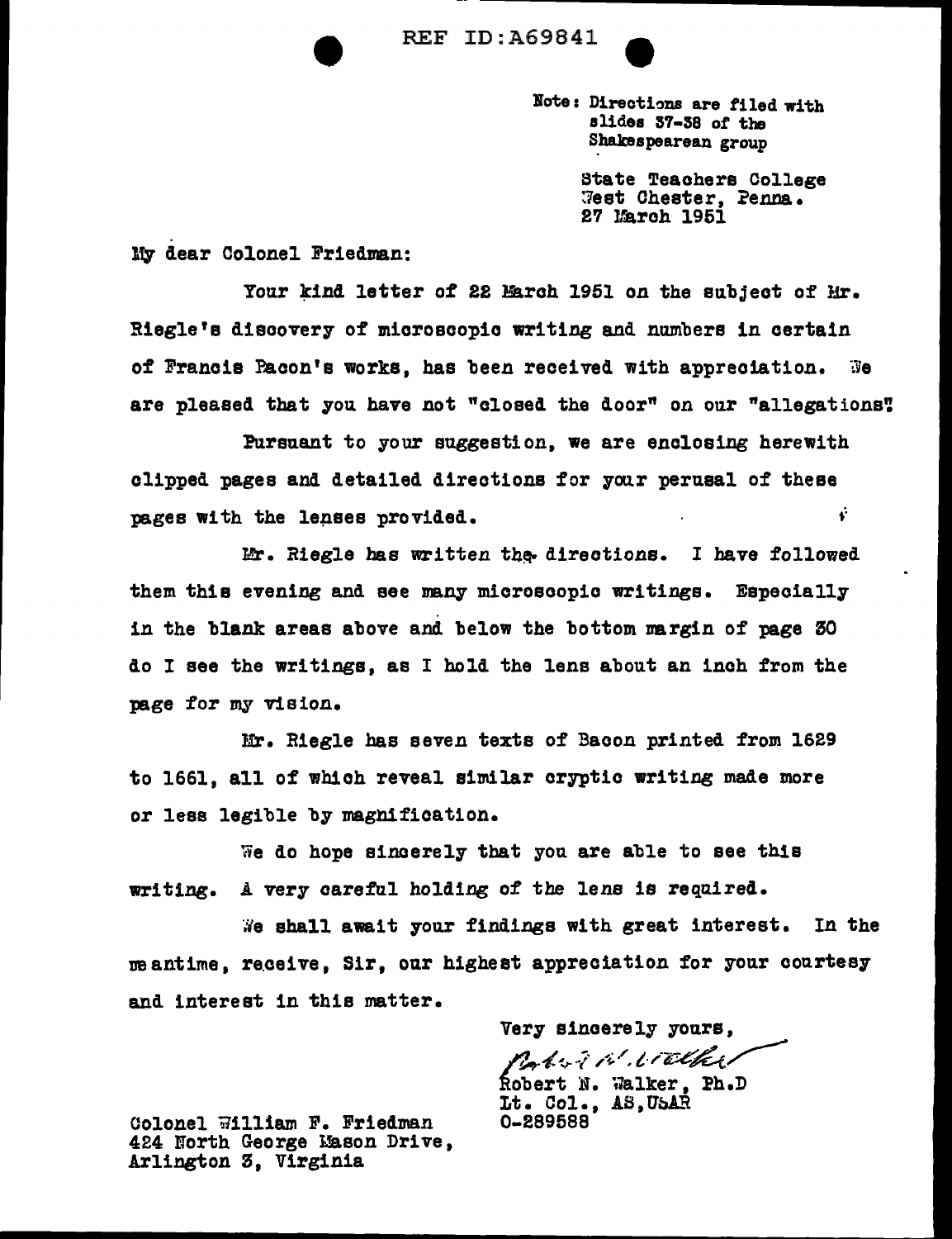**REF ID: A69841** 

424 North George Mason Drive. Arlington 3. Virginia. 22 March 1951.

My dear Colonel Walker:

Receipt of your letter of 19 March 1951 is acknowledged, and I will be frank in replying thereto.

Mr. Riegle's hypothesis that there is "cryptic writing in ultra-small characters" which he sees, and apparently you, too, see in "both printed and unprinted impressions" in the Sylva Sylvarum, meets with a rather lukewarm reception on my part, for I think there is little if any validity in the hypothesis. I do not mean to deny the existence of minute marks in the paper, but I do mean to question the validity of the hypothesis that those marks represent "cryptic writing".

However. I am reluctant to appear to have passed judgment on data I have not had opportunity to examine in detail, and since such a judgment would clearly be prejudicial and perhaps unwarranted. I will be glad to look into the matter, and to render assistance if I should find substance to the hypothesis.

Before making a trip to Washington, however, would it not be possible for you to send me some data, accompanied perhaps by photographs of pages of the books in question, or even one of the books, with instructions as to what to look for, the alleged significance thereof, etc.? I hesitate to advise you to spend the time and money to come to Washington, since it is possible that I should find from a preliminary examination that such a trip is unnecessary or undesirable.

Please rest assured that I will honor your request that this matter be kept confidential, and since it is of an extra-curricular nature, so far as concerns me, I will ask that you address your correspondence to my home, as indicated in this letter.

Sincerely yours.

Lt. Col. Robert N. Walker, State Teachers College. West Chester, Pennsylvania.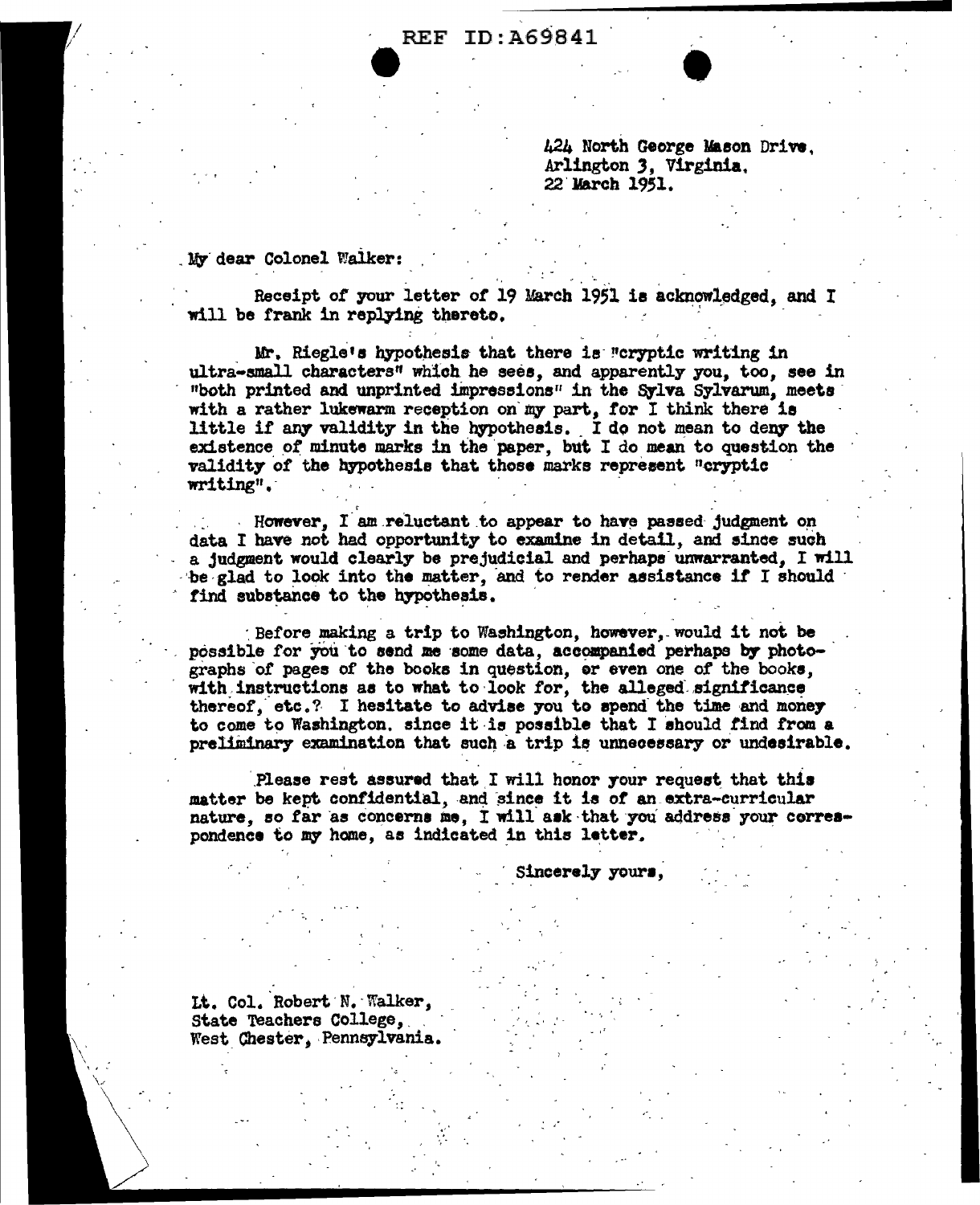**REF ID:A69841** 

State Teachers College *ienst* Cheater, *Penna.* Larch 19, 1951.

Colonel uilliam F. Friedman Arlington Hall Station 4000 Lee Boulevard Arlington, Virginia.

My dear Colonel Friedman:

I am writing to request your interest and technical assistance on a matter of considerable literary importance requiring oryptograph!o analysis.. This is *not* a "quack" letter, of the kind which I know you receive in abundance.

My good friend, Mr. Robert R. Riegle, of the English faculty of the West Chester, Pa., High School, has been attempting for a number of years to unlock the oryptio writing in ultra-small oharaotere which he has discovered to exist in a number of original editions of Francis Bacon's works: specifically, the SYLVA SYLVARUM. 1635 edition. These characters exist in both printed and unprinted impressions which become visible With the aid of certain optical lenses.

Mr. Riegle has not been successful in devising a lens of the required refraction in order to read more than isolated words and numbers, of which both he aml I are able to see nany with his present imperfect lenses.

In the hope that through assistance of your laboratory facilities, or the facilities of the  $rB1$ , which would use the "knowhow" of cryptic writing amlysis at your disposal, I am writing *on*  behalf of Lr. Riegle. I believe that by photographic enlargement and ultra-sensitive take-off, perhaps with use of color-filters,